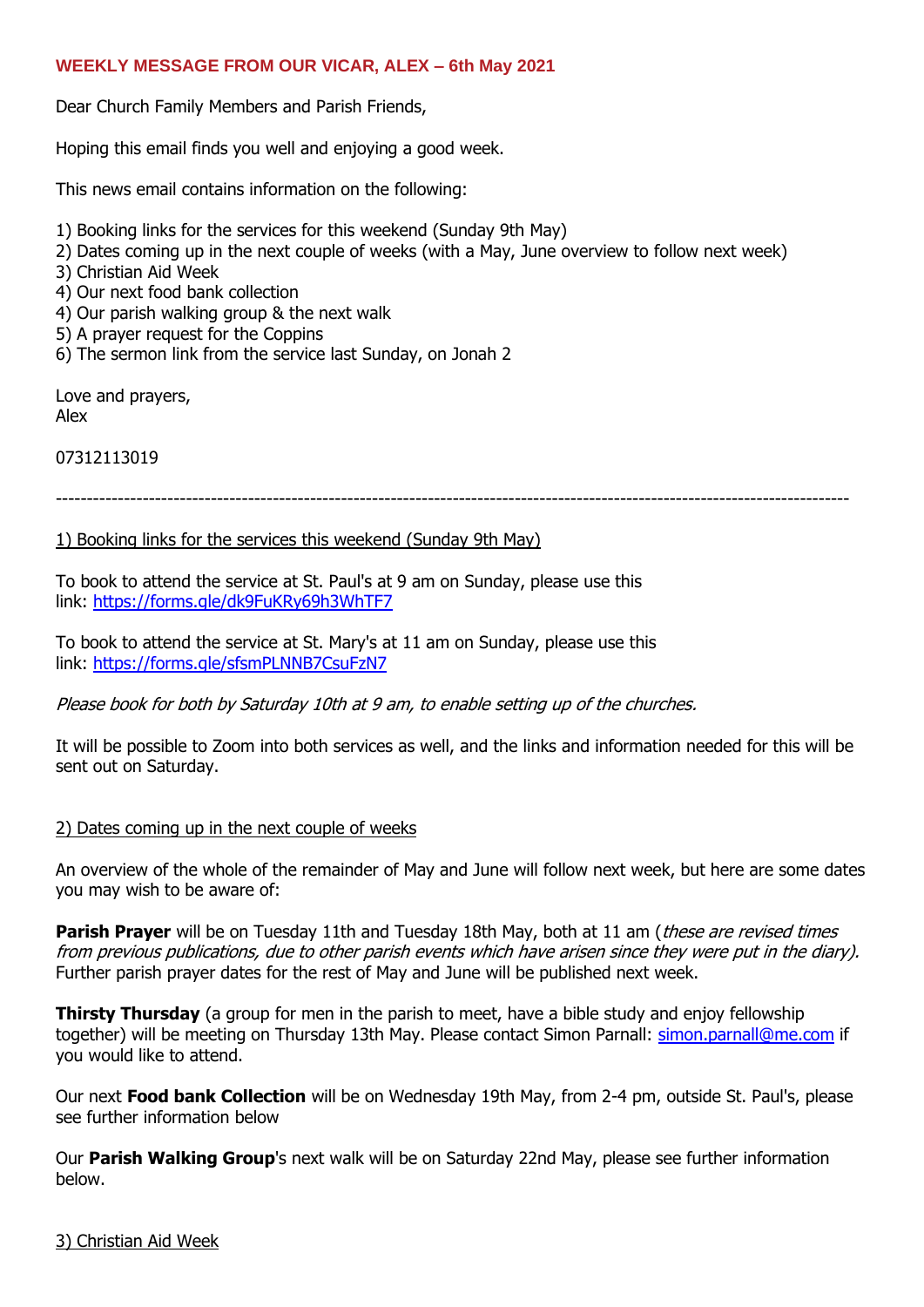Next week is Christian Aid Week, running from the 10th -16th May.

We are collecting for this as a parish, and the focus for our parish prayer meeting on Tuesday 11th will be on this theme.

If you are currently attending services in person, you will be given a Christian Aid collection envelope at church.

If you are not currently attending services in person, you will receive a Christian Aid collection envelope via the post, with some other items which are being sent out to everyone in the parish in the next couple of weeks.

If you would like to make an offering to this very good cause, envelopes can be put through the vicarage door, or brought to either church when attending the services.

We will be collecting until Tuesday 1st June, before sending all of the collection funds off to Christian Aid.

Thank you to Deirdre Jackson for leading this initiative in our parish.

## 4) Our next Food Bank Collection

Our next parish Food Bank Collection will be on Wednesday 19th May from 2-4 pm, outside St. Paul's.

We are so grateful for the wonderful support from church family and community members of these collections - thank you!

The items currently needed are as follows: Long life sponge puddings, rice pudding, ketchup, powdered milk, UHT milk (semi skimmed and full fat please), bars of soap, long life fruit juice, treats for children, rice, sugar (500g bags only please).

They do not currently need any more pasta, following the great response in recent weeks to their need for this!

## 4) Our parish walking group & the next walk

Simon & Jane Morrison, Parish Walking Group Co-ordinators, write the following:

With restrictions easing, the parish walking group is now planning to get started again. There will be monthly walks of 3 - 4 miles on Saturday mornings, normally followed by a picnic for those who wish, devised and led by those members who feel able. The walks are an ideal opportunity not only for our own fellowship, but also to draw in friends and neighbours. The first walk will be on 22 May but walks will then be on the third Saturday of each month.

If you are interested in principle, and are not amongst the 17 people who are already on the circulation list, please get in touch with Simon and Jane Morrison (020 8643 0338 [/ Simon.R.Morrison@btinternet.com\)](mailto:Simon.R.Morrison@btinternet.com) so that we can keep you informed. Please could you also make contact if you might like to join us on 22 May and have not already been in touch.

We are greatly looking forward to these walks.